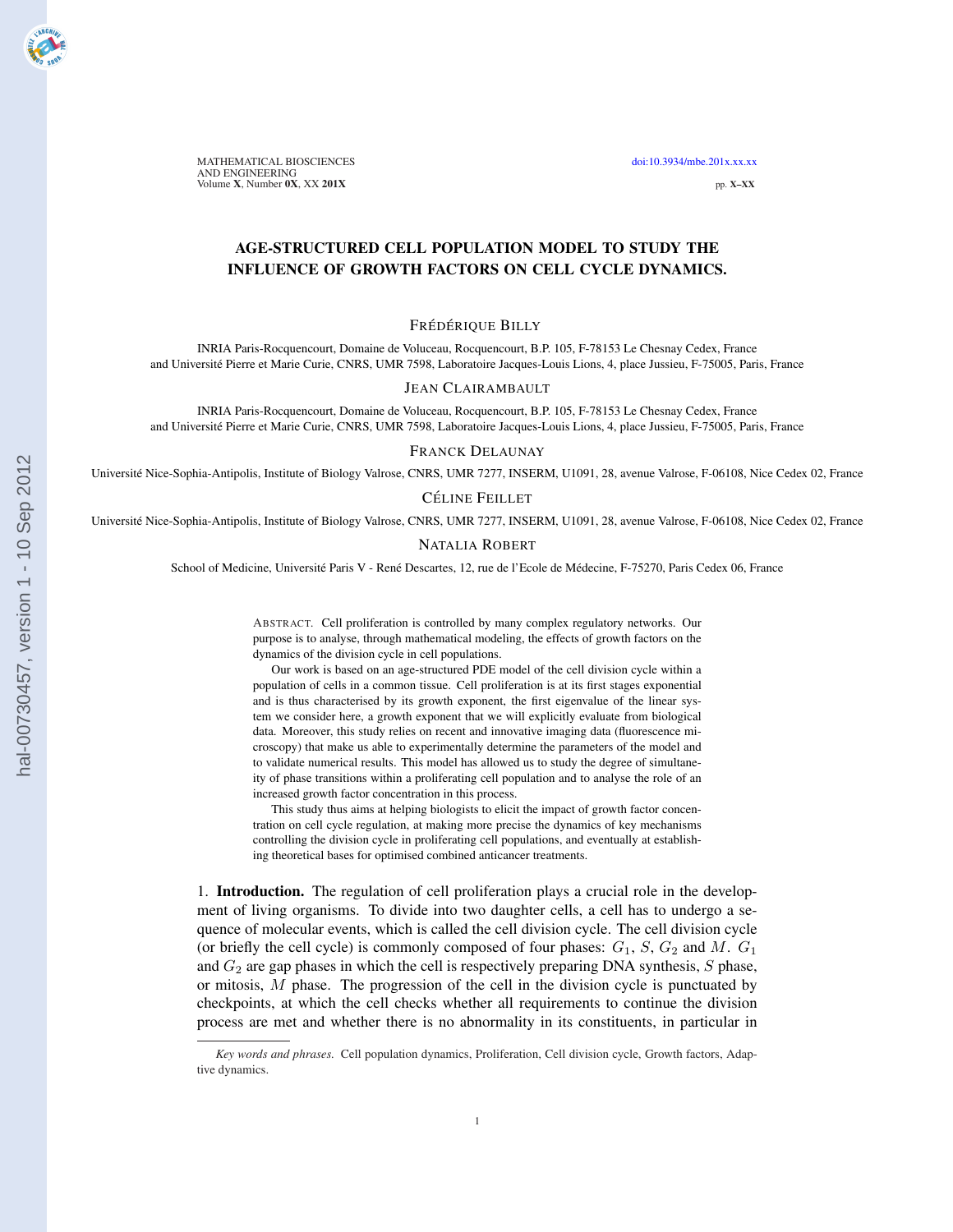the DNA. For instance, in  $G_1$  the cell can check its environmental conditions and decide whether to undergo division, quiescence or apoptosis. The time of this 'decision' is called the restriction point [19, 36, 47]. This decision is irreversible: once the cell has passed the restriction point, the transition from  $G_1$  to S normally occurs and the cell continues its progression in the cell cycle whatever the environmental conditions. Biological experiments have shown that growth factors were generally responsible for the synthesis of cyclin D, a protein whose binding to cyclin-dependent kinases (CDKs) 4 and 6 is known to regulate the transition from  $G_1$  to  $S$  [38, 39]. Thus, by improving the cell environmental conditions, an increase in the growth factor concentration is in most cases supposed to reduce the duration of the  $G_1$  phase dynamics, i.e., to increase the probability that the transition from  $G_1$  to S occurs. Although the progression of the cell in phases  $S$ ,  $G_2$  and  $M$  is known to occur whatever the growth factor concentration, it is not yet very clear whether this concentration influences the dynamics of these phases or not. The dynamics of the cell cycle is certainly affected by the level of growth factors in its environment, but much remains to be done to precisely understand the mechanisms that underlie this dynamics.

Proliferation occurs in healthy and tumour tissue. However in cancer cells, various regulation mechanisms are inefficient, which results in uncontrolled tissue growth. In particular, checkpoints, that should induce cancer cell death, are no more efficient and let cancer cells divide. The circadian clock, that exists and is physiologically active in all nucleated cells, is also assumed to play a role on cell cycle regulation in a 24-hour periodic manner. The molecular functioning of this clock is quite complex since more than 15 genes are involved in positive and negative feedback loops. In humans, cell circadian clocks of the whole body are synchronised by a central pacemaker located in the hypothalamus [27, 28]. Some biological and clinical experiments have shown that disrupted circadian clocks may enhance tumour growth [15, 17, 18, 21]. Although it has clearly been observed that circadian rhythms play a role in cell cycle regulation, this role has still to be investigated to understand their mechanisms of action, and how circadian control could be used to prevent or treat cancer. In this way, several experiments led by one of us (C. Feillet) resulted in amounts of available biological data related to the cell division cycle with and without circadian control.

In [8], some of us based a theoretical study on biological data to investigate, through mathematical modelling, the population dynamics of healthy and cancer cells and set an optimisation problem for cancer chronotherapeutics, solving it numerically. With the same goal to base ourselves on biological data and eventually help improve cancer treatments, the aim of the present study was, temporarily leaving aside the influence of circadian clocks, to analyse the effects of growth factors on cell cycle regulation and thus on cell proliferation by means of an age-structured mathematical model of cell population dynamics.

This paper is organised as follows. Section 2 presents the mathematical model we used and the method we adopted to determine the model parameters. Numerical results are presented in Section 3. A conclusion, together with a discussion and consideration of future works, constitutes Section 4.

## 2. Mathematical model.

2.1. Age-structured model for tissue proliferation and control. Physiologically structured cell population dynamics models have been extensively studied in the last 25 years,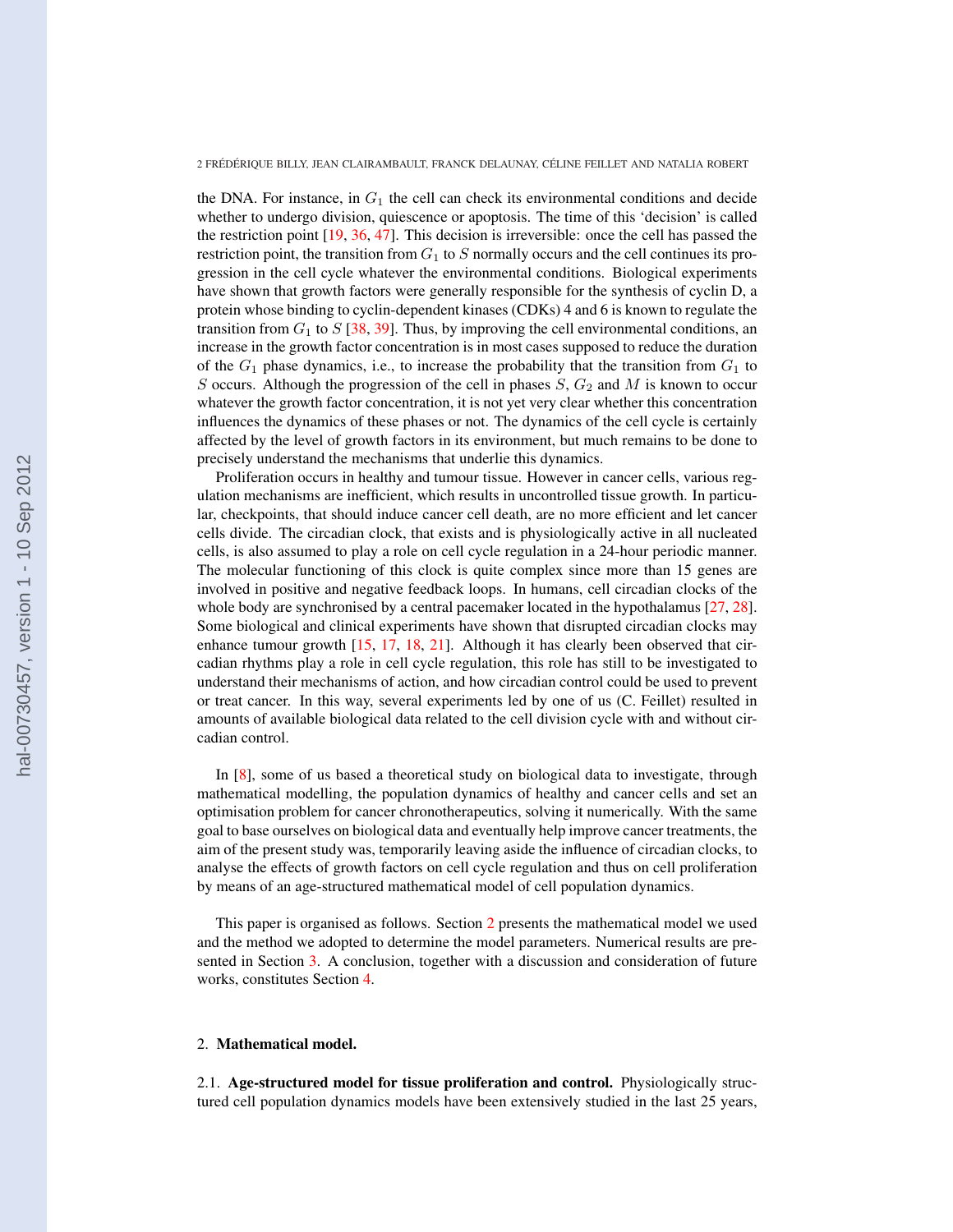see e.g., [1, 2, 3, 4, 5, 6, 7, 8, 10, 11, 20, 23, 24, 26, 35, 40, 44, 46]. The availability of amounts of biological data enables to build more relevant population models.

We consider here age-structured cell cycle models, age referring to age of cells in phases of the cell cycle. The main interest of considering an age-structured model is in distinguishing, in a representation of the cell division cycle, between physiological time (age, taking into account by a structure variable relevant biological variability in a proliferating cell population) and external time. Such models may be relevant in the perspective of controlling the cell cycle by drugs that act on it, as do most anticancer drugs, and in particular cytotoxic drugs.

The cell division cycle being divided into I phases (classically  $I=4: G_1, S, G_2$  and M), the evolution of the densities  $n_i(t, x)$  of cells of age x at time t in phase i is well described by the following McKendrick model [33]:

$$
\begin{cases}\n\frac{\partial}{\partial t}n_i(t, x) + \frac{\partial}{\partial x}(v_i(x) n_i(t, x)) + (d_i(t, x) + K_{i \to i+1}(t, x)) n_i(t, x) = 0, \\
n_i(t, x = 0) = \int_{\xi \ge 0} K_{i-1 \to i}(t, \xi) n_{i-1}(t, \xi) d\xi \quad 2 \le i \le I, \\
n_1(t, x = 0) = 2 \int_{\xi \ge 0} K_{I \to 1}(t, \xi) n_I(t, \xi) d\xi .\n\end{cases} (1)
$$

The model for I phases was first introduced in [12]. The particular case  $I = 1$  has received attention from the authors  $[10, 11]$ . In each phase i of this model, the cells are ageing with speed  $v_i$  (transport term), they may die (with rate  $d_i$ ) or proceed to next phase (with rate  $K_{i\rightarrow i+1}$ ) in which they start with age 0.

Solutions to (1), if the coefficients are time-periodic, or stationary, satisfy  $n_i(t, x) \sim$  $C^0N_i(t,x)e^{\lambda t}$ , asymptotically in a  $L^1$  sense with respect to time [37], where  $N_i$  are defined by (for T−periodic coefficients):

$$
\begin{cases}\n\frac{\partial}{\partial t}N_i(t,x) + \frac{\partial}{\partial x}(v_i(x)N_i(t,x)) + (\lambda + d_i(t,x) + K_{i \to i+1}(t,x))N_i(t,x) = 0, \\
N_{i+1}(t,0) = \int_0^\infty K_{i \to i+1}(t,x)N_i(t,x)dx, \\
N_1(t,0) = 2 \int_0^\infty K_{I \to 1}(t,x)N_I(t,x)dx, \\
N_i > 0, \quad N_i(t+T,.) = N_i(t,.), \quad \sum_i \int_0^T \int_0^\infty N_i(t,x)dxdt = 1.\n\end{cases}
$$
\n(2)

The growth exponent  $\lambda$ , first eigenvalue of the system, thus governs the long-time behaviour of the population, since the  $N_i$  are bounded, according to the normalisation condition of the last equation. The study of  $\lambda$  is therefore of crucial importance. More details about the asymptotic behaviour of  $(1)$  can be found in [37].

In the sequel, we will focus on the case of stationary phase transition coefficients  $(K_{i\to i+1}(t, x))$  $K_{i\rightarrow i+1}(x)$ ), with no death rates  $(d_i(t, x) = 0)$  and constant velocities  $(v_i(x) = v_i)$ .

As shown in [12], the first eigenvalue  $\lambda$  is then given as the only positive solution to the following equation, which in population dynamics is referred to, in the 1-phase case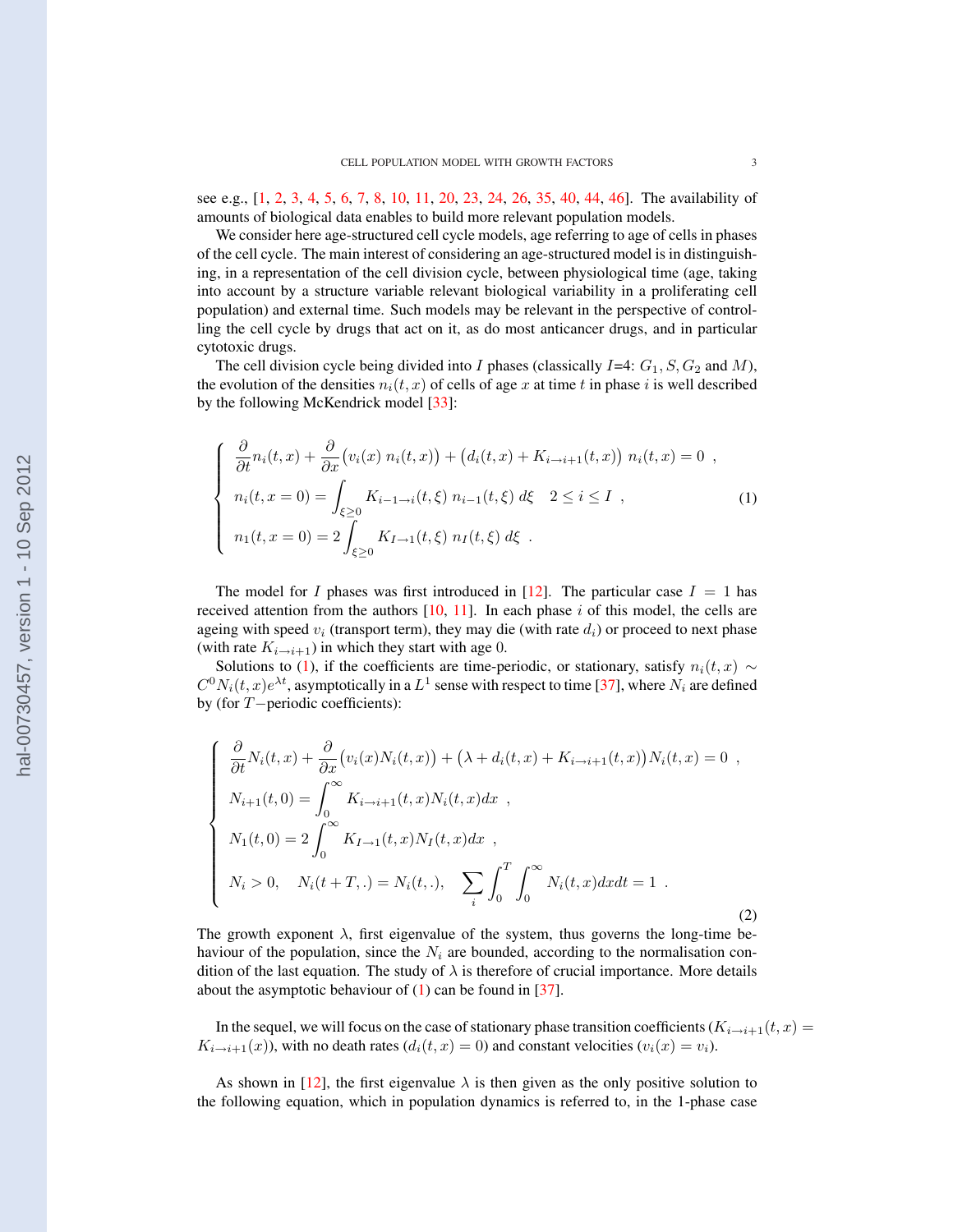$(I = 1)$  with no death term, as Lotka's (or Euler-Lotka) equation:

$$
\frac{1}{2} = \prod_{i=1}^{I} \int_{0}^{+\infty} \frac{1}{v_i} K_{i \to i+1}(x) e^{-\int_{0}^{x} \frac{1}{v_i} K_{i \to i+1}(\xi) d\xi} e^{-\frac{1}{v_i} \lambda x} dx \tag{3}
$$

In the stationary case with no death rate, integrating Equation  $(1)$  along its characteristics, we can obtain the formula:

$$
n_i(t+x, v_i x) = n_i(t, 0)e^{-\int_0^x K_{i \to i+1}(v_i \xi) d\xi}.
$$
 (4)

This formula can be interpreted in the following form: the probability that a cell which entered phase i at time t stays for at least a duration  $x$  in phase i is given by:

$$
P(\tau_i \ge x) = e^{-\int_0^x K_{i \to i+1}(v_i \xi) d\xi}, \tag{5}
$$

where  $\tau_i$  represents the time spent by the cell in the phase i.

This leads to the natural consideration of the time  $\tau_i$  spent in phase i as a random variable on [0, + $\infty$ [, with probability density function  $f_i$ :

$$
dP_{\tau_i}(x) = f_i(x)dx = K_{i \to i+1}(v_i x)e^{-\int_0^x K_{i \to i+1}(v_i \xi) d\xi} dx
$$
\n(6)

Notice that it is necessary for this interpretation to be coherent, and  $f_i$  to be a probability density function, to impose  $\int_0^{+\infty} K_{i\to i+1}(x)dx = +\infty$ , which physiologically means that all cells leave any phase in finite time, without any hypothetical maximum age in phase to be introduced in the cell cycle model.

2.2. Identification of model parameters. In this section we present the method we used to identify the model parameters from recent imaging data on individual cells that enabled us to assess the variability of cell cycle phase durations in populations of cells.

2.2.1. *FUCCI reporters to identify model parameters.* From a biological point of view, as said in Section 1, the cell cycle is classically considered as composed of four phases named  $G_1$  (gap 1), S (DNA synthesis),  $G_2$  (gap 2) and M (mitosis). One challenge of our modelling study was to determine the expression of the parameters  $K_{i\rightarrow i+1}$  mentioned in the model equations (1) for each phase of the cell cycle  $(i = 1...4)$  (recalling that we assumed  $d_i = 0$  and  $v_i$  constant for all  $i = 1 \dots 4$ ). To get such an expression, we needed to have access to the distribution of the duration of the phases of the cell cycle within a cell population.

FUCCI is the acronym of fluorescent ubiquitination-based cell cycle indicator. This is a recently developed technique that allows tracking progression within the cell cycle of an individual cell with a high degree of contrast [41, 42]. The FUCCI method consists in developing two fluorescent probes indicating whether a tracked cell is in the  $G_1$  phase or in one of the phases  $S$ ,  $G_2$  or M of the cell cycle. Sakaue-Sawano et al. [41, 42] fused red- and green-emitting fluorescent proteins to proteins called Cdt1 and Geminin. Cdt1 and Geminin oscillate reciprocally: Cdt1 level is highest in the  $G_1$  phase and falls down when the cell enters the  $S$  phase, whereas Geminin level is highest in the  $S$ ,  $G_2$  and  $M$ phases and falls when the cell enters the  $G_1$  phase. Let us mention that Cdt1 and Geminin are degraded due to the process of ubiquitination, which is what is referred to ("U") in the name of the reporter method. Consequently, the nucleus of a FUCCI cell fluoresces in red when this cell is in the  $G_1$  phase of the cell cycle, and in green when it is in phases  $S, G_2$ or M.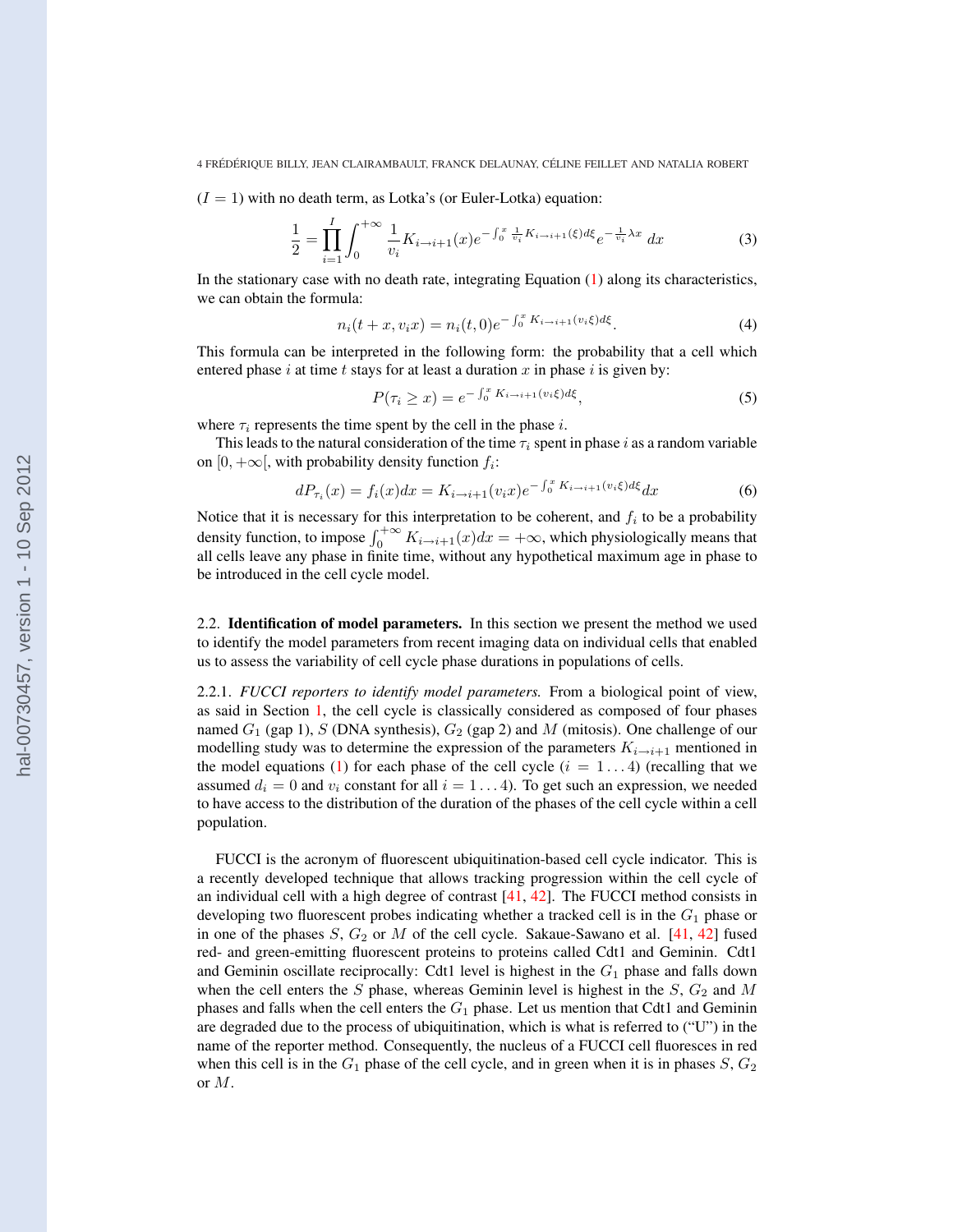This method allows to measure the time a tracked cell spends in the phase  $G_1$  and in the combined phase  $S/G_2/M$  of the cell cycle. Thus, by tracking each cell in a population, we can get the distributions of the duration of these phases within the population, and so we can deduce the probability density functions of the random variables representing the duration of these phases (see below Section 2.2.3 for details).

2.2.2. *Identification procedure.* For the parameter identification procedure we used FUCCI data transmitted to us within the C5Sys EU project by F. Delaunay's team, Institute of Biology Valrose, CNRS UMR 7277, INSERM U1091, Université Nice-Sophia-Antipolis, France. The cell lines were obtained by one of us (C. Feillet) by recloning cell cycle phase and circadian clock (through Rev-Erb  $\alpha$ ) markers and generating a stable NIH 3T3 cell line (mouse embryonic fibroblasts). To get fluorescences that were compatible with the one of the circadian clock marker, that was a yellow-green fluorescence, red- and far-red- (instead of red- and green-, cf Section 2.2.1) emitting fluorescent proteins (mKO2 and E2-Crimson) were respectively fused to Cdt1 and Geminin. So the nucleus of each of our FUCCI cells fluoresced in red when this cell was in the  $G_1$  phase of the cell cycle, and in far-red when it was in phases  $S, G_2$  or M. In the sequel, for historical reasons and to avoid confusion between red and far-red fluorescences, we will consider the initial color code according to which the nucleus of a FUCCI cell fluoresces in red when this cell is in the  $G_1$  phase of the cell cycle and in green when it is in phases  $S, G_2$  or  $M$ .

These NIH 3T3 cells were proliferating in a liquid medium (Dulbecco's Modified Eagle Medium, DMEM) with foetal bovine serum (FBS). FBS is known to contain several growth factors such as cytokines and proteins. Two experiments were performed on non confluent (i.e., proliferating) cells according to the concentration of FBS in the medium: 10% (usually considered as the "reference" concentration) and 15%. To avoid synchronisation of cells due to changing culture medium, cells were kept proliferating three days in the chosen medium before the measurements began. Thus, as measurements began, cells were at different stages of the cell cycle.

To compare numerically equivalent populations of cells in the two qualitative groups, 10% and 15% FBS medium, and as cells had also a fluorescent marker for their circadian clock (through the expression of the protein RevErb- $\alpha$ ), we decided to keep only within the (obviously more numerous) 15% FBS group only those cells that showed the most robust circadian rhythms. This choice possibly enhanced the effect of FBS concentration increase, not only on cell cycle phase duration times, but also on possible clock synchronising effects, which was the searched-for effect. In the present study, this is the only way we will take care of the circadian clock data. A more detailed analysis will be provided in a forthcoming study (cf Section 4).

The data processed in the identification procedure thus consisted of time series of intensities recording the red and green fluorescences emitted by individual NIH 3T3 cells proliferating within an *in vitro* homogeneous population, in a medium composed of a given FBS concentration. Only cells that were alive during the whole measurement period were tracked, so that our assumption of a zero death rate in the model is in accordance with these experimental conditions. The intensities were recorded every fifteen minutes, over 63 hours. A graph representing such a time series is presented on Figure 1.

We considered only data with at least the duration of a complete cell cycle, and measured the duration of the phases  $G_1$  and  $S/G_2/M$  within this cell cycle. The end of a cell cycle is characterised by the birth of two daughter cells that were also labelled and tracked. Consequently we measured the cell cycle duration as the time between cell birth and the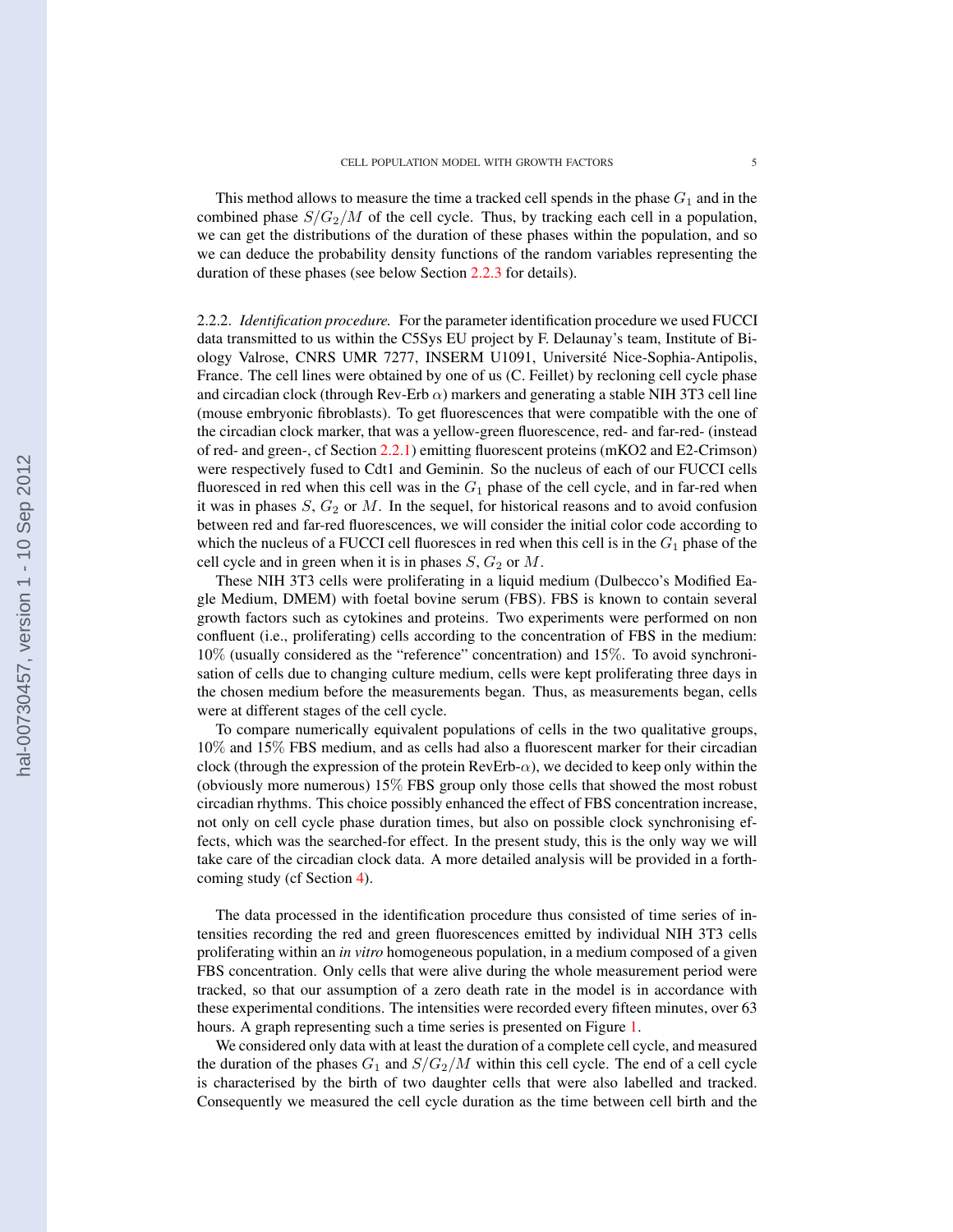

FIGURE 1. Example of a time series of the intensity of red (deep grey, related to  $G_1$ ) and green (light grey, related to  $S/G_2/M$ ) fluorescences obtained by using the FUCCI method on a NIH 3T3 cell within a population in liquid medium.

division of this cell into two daughter cells. This method is equivalent to the one used in [8] since cell division is also characterised by a fast disappearance of the green fluorescence. During the transition from  $G_1$  to S, red and green fluorescences overlap, so that it was not trivial to determine the duration of phase  $G_1$ . As in [8], we decided to define the end of phase  $G_1$  as the time at which red fluorescence was maximum before decreasing. The duration of phase  $S/G_2/M$  was obtained by subtracting the duration of phase  $G_1$  from the duration of the cell cycle. This method is summarised on Figure 2.

2.2.3. *Expression of the transition rates.* Using the identification method presented above (Section 2.2.2), we identified 117 data for the duration of the phases  $G_1$  and  $S/G_2/M$  on individual cells cultured in a liquid medium containing 10% of foetal bovine serum (FBS), and 150 such data on individual cells cultured in a liquid medium containing 15% of FBS. The mean value of these durations and the corresponding standard deviation are given in Table 1.

|                | 10% FBS |       | 15\% FBS |       |
|----------------|---------|-------|----------|-------|
|                | mean(h) | sd(h) | mean(h)  | sd(h) |
| G <sub>1</sub> | 9.3     | 4.9   | 8.2      | 3.3   |
| $S/G_2/M$      | 12.1    | 2.5   | 10.4     | 2.1   |
| cycle          | 21.4    | 5.5   | 18.6     |       |

TABLE 1. Mean and standard deviation (sd) (in hours) of the duration of the phases  $G_1$  and  $S/G_2/M$  and of the cell cycle for two experimental conditions (culture medium composed of 10% of FBS or of 15% of FBS).

As expected, we could notice that the standard deviation of  $G_1$  was higher than the one of  $S/G_2/M$ , which reflects the known fact that the duration of  $G_1$  is more variable than the one of  $S/G_2/M$  in cell populations, a phenomenon that is common knowledge among biologists. More surprisingly, we could notice that increasing the concentration of FBS from 10% to 15% decreased not only the duration of  $G_1$  but also the one of  $S/G_2/M$ ,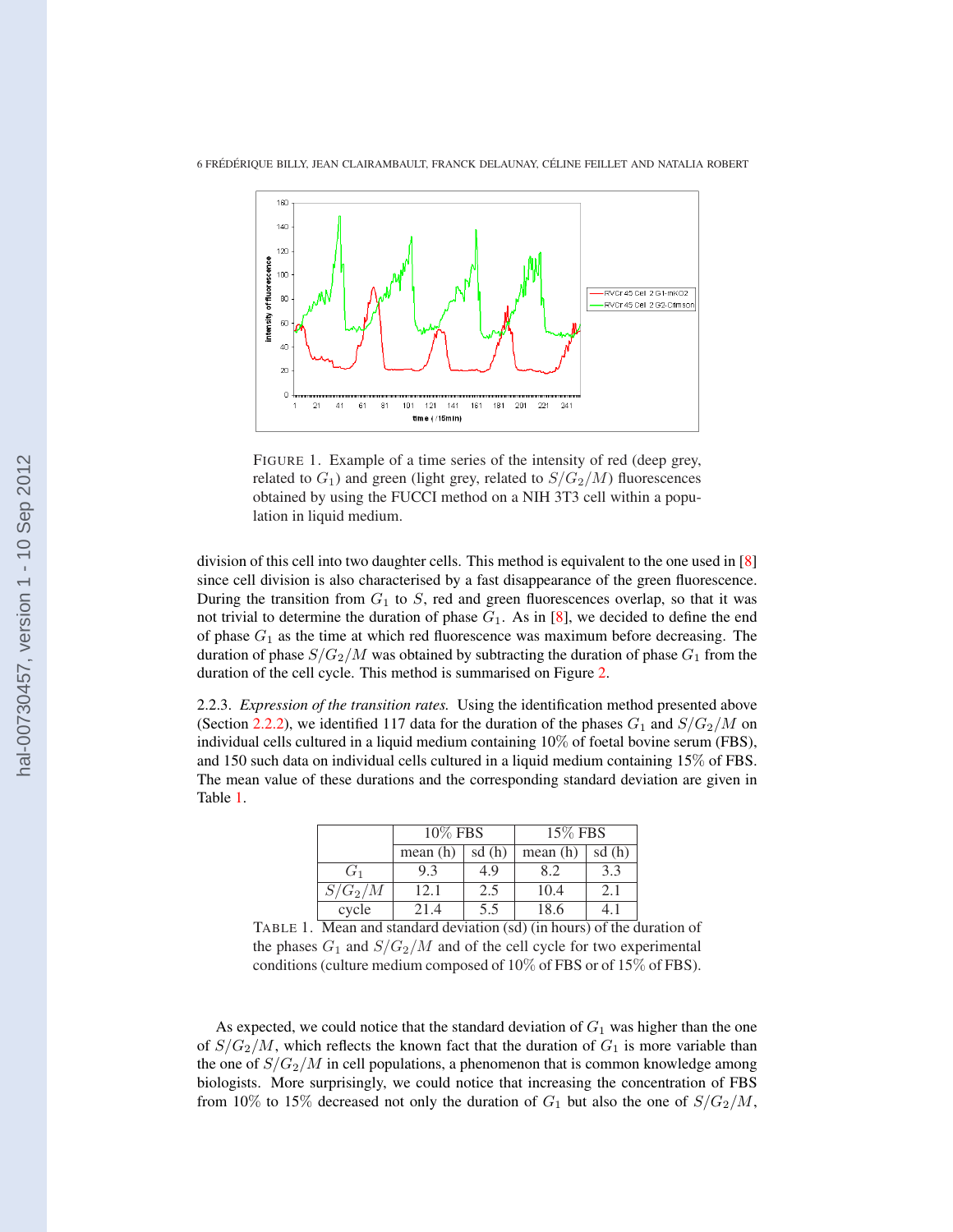

FIGURE 2. Graphic representation of the method used to determine the duration of the cell cycle and the one of  $G_1$  phase. The duration of phase  $S/G_2/M$  was deduced by subtracting the duration of phase  $G_1$  from the duration of the cell cycle.

leading to an overall higher growth rate of the population by a shortening of both phases.

We rounded each duration to the nearest hour. As in  $[8]$ , the distributions of the durations of  $G_1$  and of  $S/G_2/M$  within the population were fitted to experimental data by using Gamma laws.

For all  $x \geq 0$ , we thus used the following probability density functions:

$$
f_i(x) = \frac{1}{\Gamma(\alpha_i)} (x - \gamma_i)^{\alpha_i - 1} \beta_i^{\alpha_i} e^{-\beta_i (x - \gamma_i)} \mathbb{1}_{[\gamma_i; +\infty[}(x)) \qquad i = 1, 2, \qquad (7)
$$

where  $\Gamma$  is the Gamma function,  $\mathbb{1}_{[\gamma_i, +\infty[}$  the indicator function of interval  $[\gamma_i, +\infty[$  and where the parameters  $\alpha_i$ ,  $\beta_i$  and  $\gamma_i$  are given in Table 2. The corresponding curves are presented on Figure 3.

|            | 10% FBS         |                           | 15\% FBS           |                     |  |
|------------|-----------------|---------------------------|--------------------|---------------------|--|
|            | $G_1$ $(i = 1)$ | $S/G_2/M$ ( <i>i</i> = 2) | $G_1$ $(i = 1)$    | $S/G_2/M$ $(i = 2)$ |  |
| $\alpha_i$ | 1.80            | 16.96                     | 5.68               |                     |  |
| $\beta_i$  | $0.43h^{-1}$    | $2.22h^{-1}$              | 1.23h <sup>.</sup> | $1.01h^{-1}$        |  |
| $\gamma_i$ | 4.83h           | 4.37h                     | 3.13h              | 7.77h               |  |

TABLE 2. Parameters used to fit experimental data of the distribution of the durations of phases  $G_1$  and  $S/G_2/M$  in the population by Gamma laws, for the two experimental FBS supplementation of the medium (10% FBS and 15% FBS).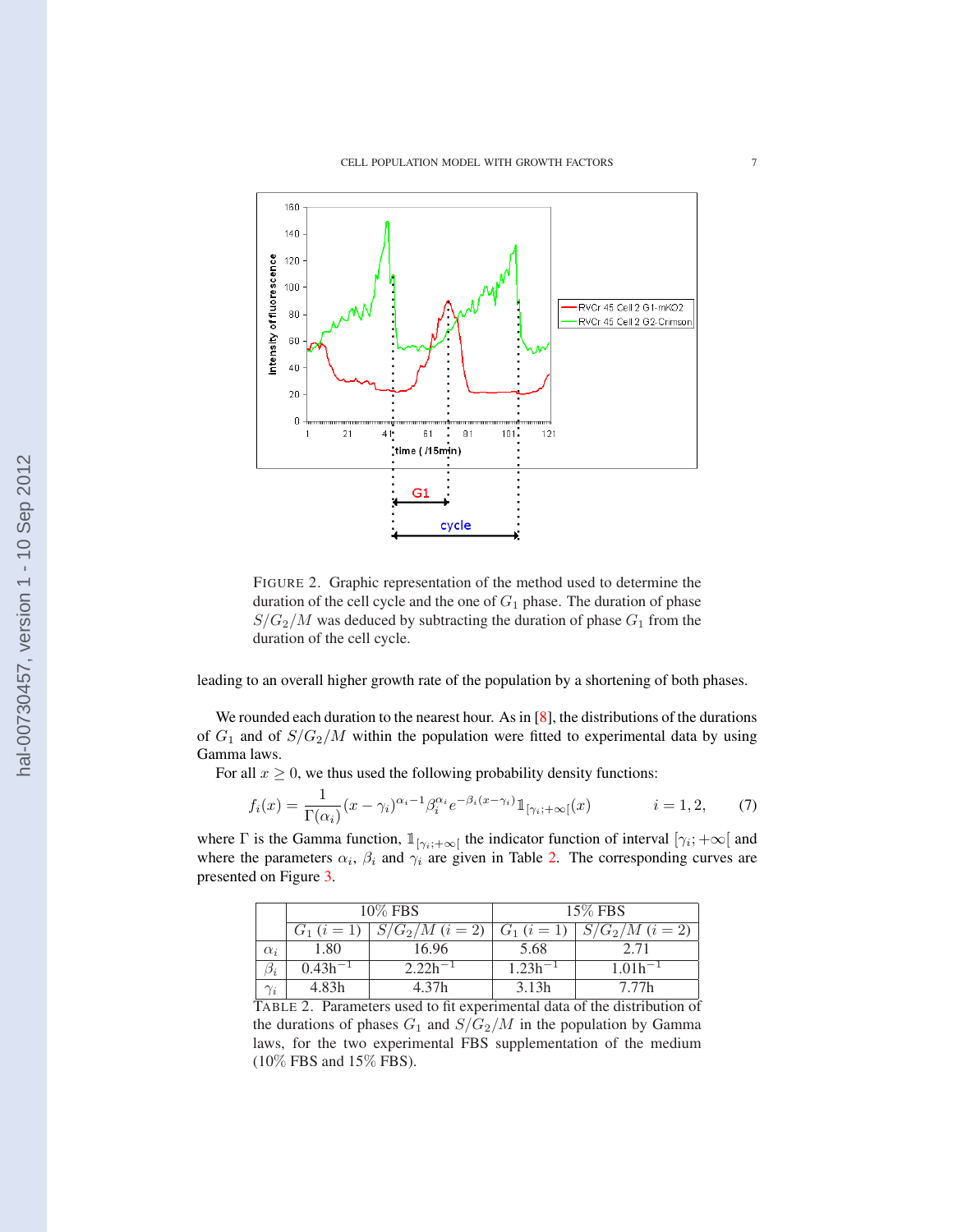

8 FRÉDÉRIQUE BILLY, JEAN CLAIRAMBAULT, FRANCK DELAUNAY, CÉLINE FEILLET AND NATALIA ROBERT



FIGURE 3. Gamma laws (solid line) (multiplied by a coefficient equal to the total number of data) that fit experimental data (bars) for the distribution of the duration of phases  $G_1$  (left) and  $S/G_2/M$  (right), for the two experimental conditions i.e., 10% FBS (top) and 15% FBS (bottom).

As in [8], we chose Gamma laws because they allowed a good (phenomenological) fit to our experimental data while keeping a reasonable number of parameters to be estimated. Moreover, there is a clear physiological basis to this choice: if the parameter  $\alpha$  is an integer, the Gamma distribution is the law often used to represent probabilities of waiting times of the sum of  $\alpha$  i.i.d. random variables representing waiting times, each one of them following an exponential law with the same parameter  $\beta$ . In our context, within  $G_1$  or  $S/G_2/M$ , these waiting times could be times between triggerings of crucial switches in a cascade of protein expressions leading to a phase transition, e.g.,  $G_1/S$ . Such an explanation, or parts of it, has been proposed, in the literature, in this context or others dealing with gene or protein expression, for instance in [13, 32, 43].

The mean,  $m$ , and the standard deviation,  $sd$ , of a random variable that follows a shifted Gamma law with parameters  $\alpha$ ,  $\beta$ , $\gamma$  are given by the following formulas:

$$
m = \frac{\alpha}{\beta} + \gamma \qquad \qquad sd = \frac{\sqrt{\alpha}}{\beta} \tag{8}
$$

The parameters we found for Gamma distributions led to a mean duration and a standard deviation on  $\mathbb{R}_+$  respectively of 9.0h and 3.1h for the  $G_1$  phase and of 12.0h and 1.9h for the  $S/G_2/M$  phase in the case of 10% of FBS, and of 7.7h and 1.9h for the  $G_1$  phase and of 10.5h and 1.6h for the  $S/G_2/M$  phase in the case of 15% of FBS. These figures, summarised in Table 3, are very close to the ones mentioned in Table 1 relative to the raw experimental data.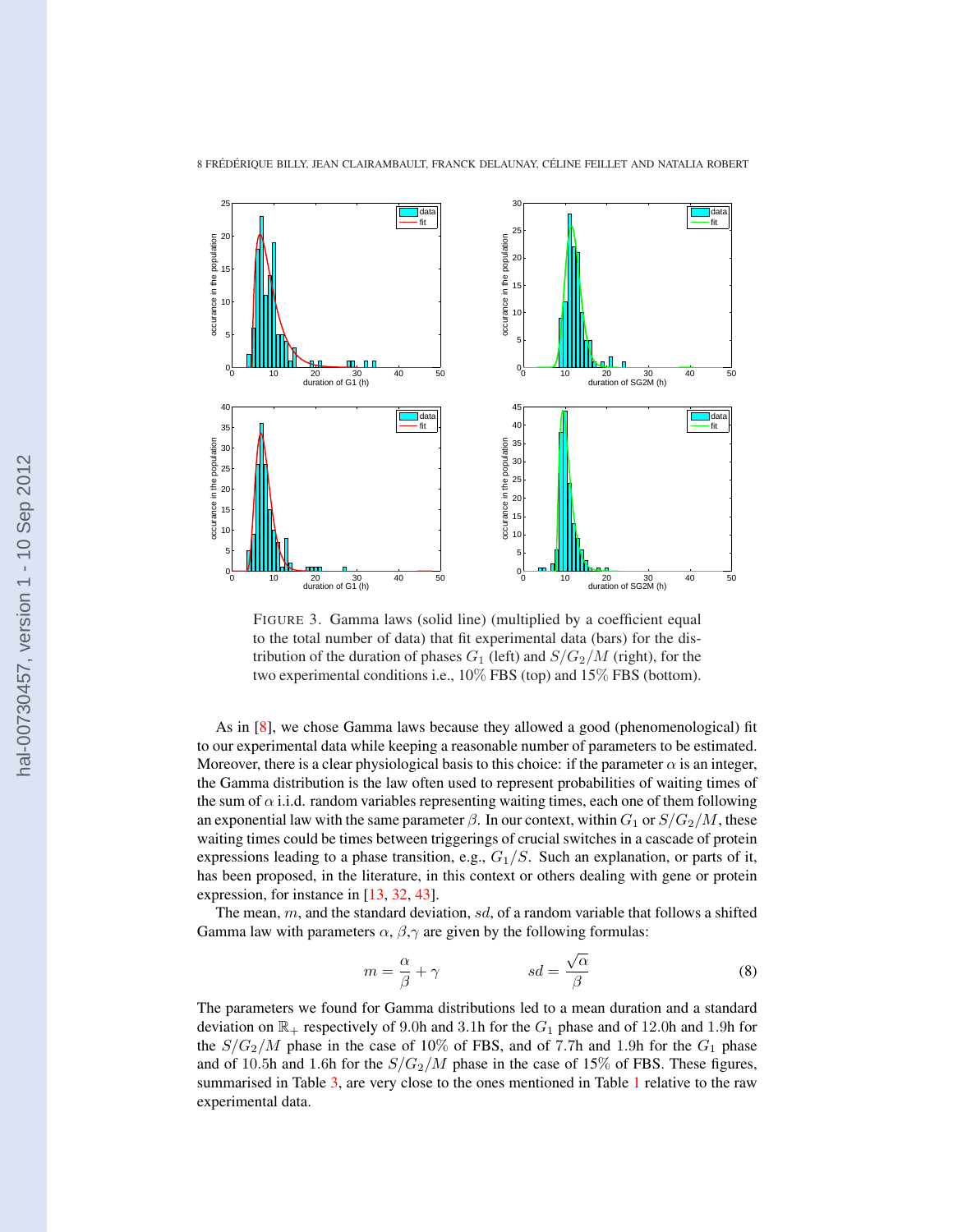CELL POPULATION MODEL WITH GROWTH FACTORS 9

|                | 10% FBS |       | 15% FBS |       |
|----------------|---------|-------|---------|-------|
|                | m(h)    | sd(h) | m(h)    | sd(h) |
| G <sub>1</sub> | 9.0     | 3.1   | 7.7     | 1.9   |
| $S/G_2/M$      | 12.0    | 1.9   | 10.5    | 1.6   |

TABLE 3. Mean  $(m)$  and standard deviation  $(sd)$  (in hours) of the Gamma distributed duration of the phases  $G_1$  and  $S/G_2/M$  for two experimental conditions (culture medium composed of 10% of FBS or of 15% of FBS), according to the parameters mentioned in Table 2.

As the experimental data were performed *in vitro* in a liquid medium, and as cells were kept in the medium three days before the recordings in order not to be synchronised by a "serum shock" (meaning a steep increase in growth factors contained in FBS induced by sudden serum adjunction) from the beginning of recordings, we could consider that there was no synchronisation between cells, hence no time dependency of the control of the growth process at the cell population level. These facts were consistent with our assumption of stationary transition coefficients, i.e., the assumption under which transition rates from  $G_1$  to  $S/G_2/M$  ( $K_{1\rightarrow 2}$ ) and from  $S/G_2/M$  to  $G_1$  ( $K_{2\rightarrow 1}$ ) did not depend on time, but only on the age of cells in the two phases. From Equation  $(6)$ , we deduced the expression of the cumulative distribution function [8]:

$$
\int_0^x f_i(\xi) d\xi = 1 - e^{-\int_0^x K_{i \to i+1}(v_i \xi) d\xi} \qquad i = 1, 2
$$
 (9)

and thus we obtained:

$$
K_{i \to i+1}(x) = \frac{f_i(\frac{x}{v_i})}{1 - \int_0^{\frac{x}{v_i}} f_i(\xi) d\xi} \qquad i = 1, 2
$$
 (10)

where  $f_i$  represents the experimentally determined probability density function of the random variable representing the duration the cell spent in phase  $i$ . One may note here that the right hand side is usually known among probabilistic scientists as the hazard rate.

#### 3. Numerical results.

3.1. Discretisation scheme. We discretized our equations by means of finite differences as we did in  $[8]$ . As we introduced in the present paper a velocity  $v_i$  in the model that is not necessarily equal to 1, we had to choose time and age steps, respectively denoted by  $\Delta t$  and  $\Delta x$ , so as to satisfy the CFL condition. Thus we assumed:

$$
\Delta x = \max\{v_i, i = 1, 2\}\Delta t \tag{11}
$$

3.2. Internal validation. To make sure that our numerical results were in agreement with the biological data that we used to build our model ("internal validation"), we performed simulations in the case of no time control, that is,  $K_{i\rightarrow i+1}(x,t) = K_{i\rightarrow i+1}(x)$   $(i = 1, 2)$ , where the  $K_{i\rightarrow i+1}(x)$  were given by the expression (10). As we only wanted, in this internal validation stage, to compare with biological data numerical results that were performed on the basis of modelling assumptions that corresponded to the two experimental conditions ( $10\%$  and  $15\%$  of FBS), without assessing velocities, we assumed here that velocities  $v_1$  and  $v_2$  were constant, both equal to 1.

The graphs of the transition rates we obtained from formula (10) and experimental data are presented on Figure 4.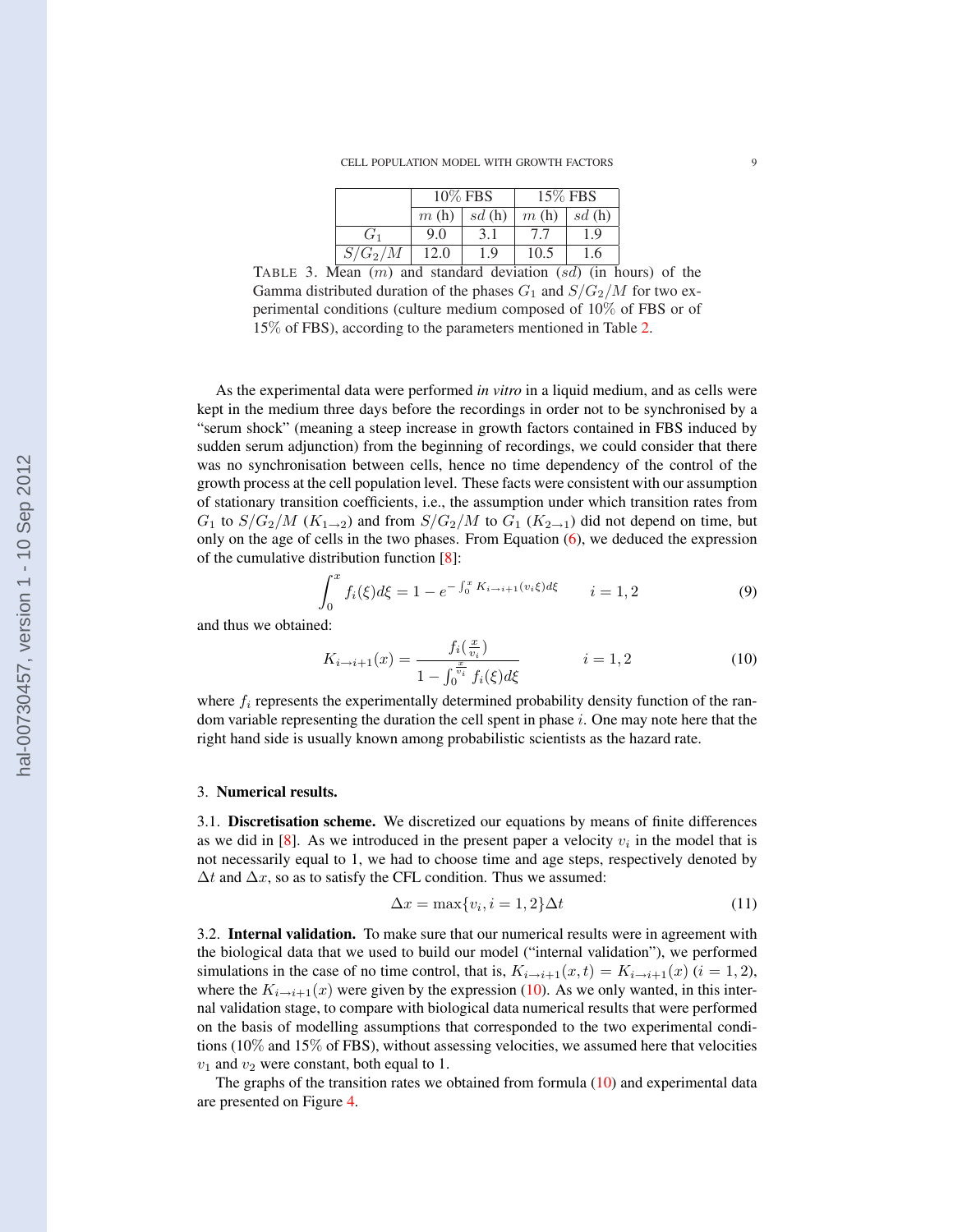

FIGURE 4. Transition rates from  $G_1$  to  $S/G_2/M$  (left) and from  $S/G_2/M$  to  $G_1$  (right) for the two experimental conditions, i.e. 10% FBS (top) and 15% FBS (bottom). These rates are functions of age of cells in the phases only.

Figure 5 presents the time evolution of the percentage of cells in phases  $G_1$  and  $S/G_2/M$ over the duration of one cell cycle resulting from numerical and biological experiments (biological data were preliminarily synchronised "by hand", i.e., by deciding that all cells were at age nought in phase  $G_1$  at the beginning of simulations). We notice that modelled numerical data are very close to the raw biological data in the two experimental conditions. Therefore, we can conclude that the model and the method used to represent the proliferation phenomenon and fit our experimental data may have led us close to biological likelihood.

As mentioned in Section 2.1, the growth exponent  $\lambda$ , first eigenvalue of System (2), can be computed from Lotka's equation (cf Equation  $(3)$  and  $[12]$  for details). In the particular case of our experimentally based study described above, we had:

$$
\left(1+\frac{\lambda}{\beta_1}\right)^{\alpha_1}\left(1+\frac{\lambda}{\beta_2}\right)^{\alpha_2}e^{\lambda(\gamma_1+\gamma_2)}=2\tag{12}
$$

With the coefficients of the two Gamma distributions identified from FUCCI data (see Table 2) where  $v_1 = v_2 = 1$ , this yielded  $\lambda \approx 0.033h^{-1}$  for the experiment with a medium composed of 10% of FBS and  $\lambda \approx 0.038h^{-1}$  for the experiment with a medium composed of 15% of FBS, which corresponds to doubling times ( $T_d = ln(2)/\lambda$ ) respectively equal to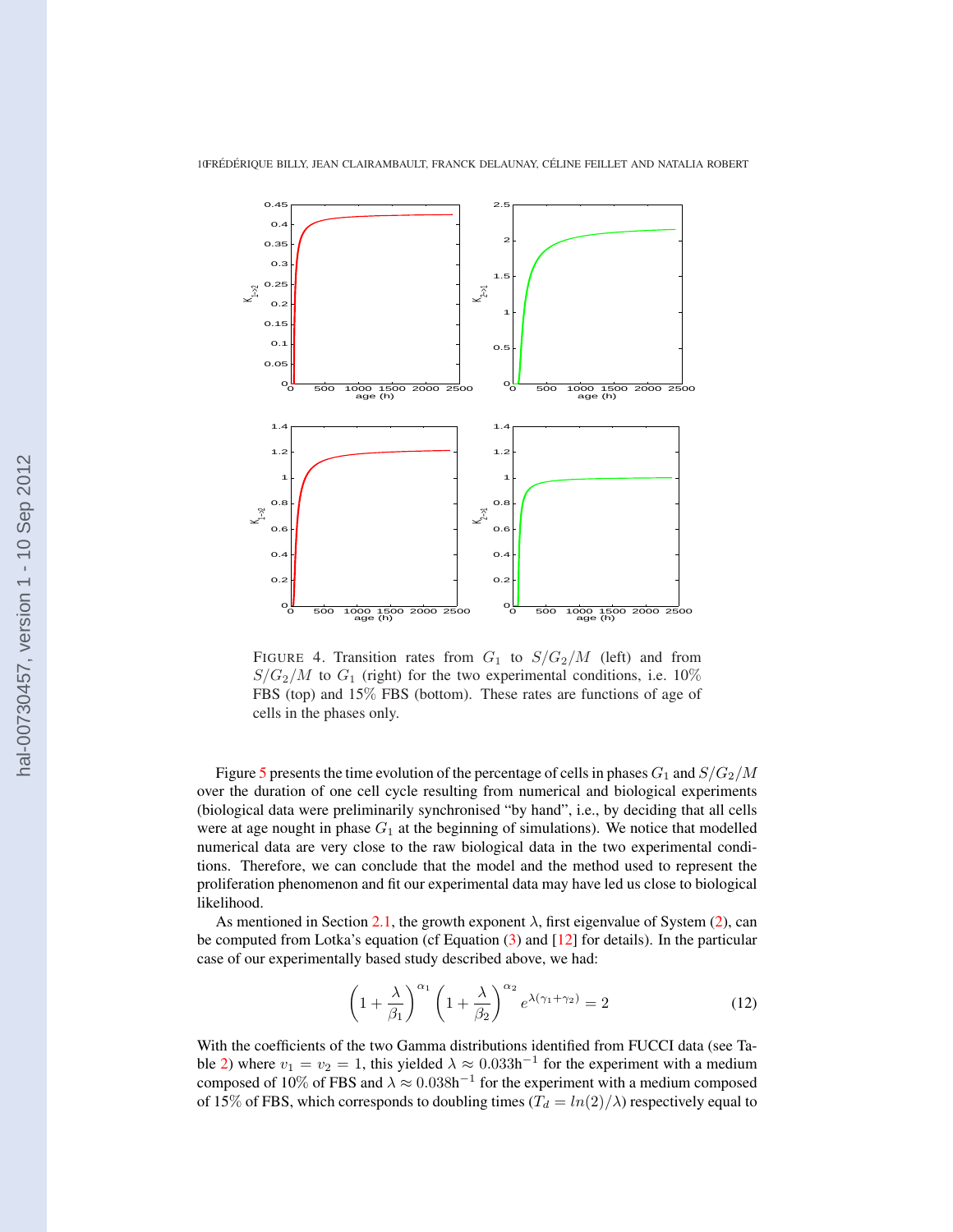

FIGURE 5. Time evolution of the percentages of cells in  $G_1$  (red or deep grey) and  $S/G_2/M$  (green or light grey) phases from biological data (dashed line) and from numerical simulations (solid line), in the case of 10% FBS (top) and 15% FBS (bottom). Our model results in a good approximation of the biological data.

 $T_d = 20.8$ h and  $T_d = 18.1$ h. These figures are summarised in Table 4.

| 10% FBS       | $15\%$ FBS    |
|---------------|---------------|
| $0.033h^{-1}$ | $0.038h^{-1}$ |
| 20.8h         | 18.1h         |

TABLE 4. Computed growth exponent  $(\lambda)$  and corresponding doubling time  $(T_d)$  of the cell population for two experimental conditions (culture medium composed of 10% of FBS or of 15% of FBS).

3.3. Simulations. We performed model simulations by means of the parameters identified in Section 2.2.3. For the two experimental conditions (10% of FBS and 15% of FBS) the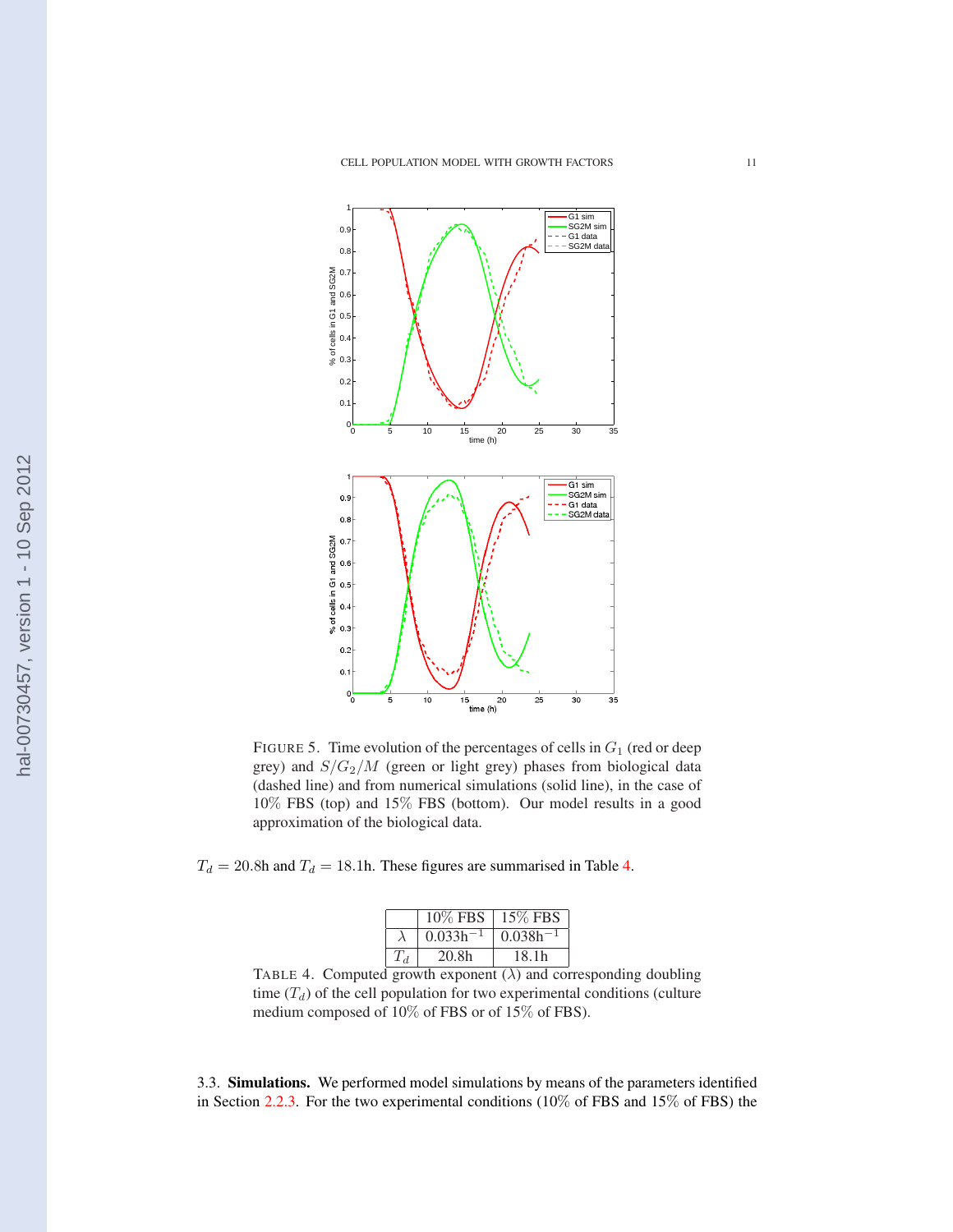time evolution of the percentages of cells in  $G_1$  and in  $S/G_2/M$  and of the total population are presented on Figure 6.

As expected, the oscillations of the percentages of cells in  $G_1$  and in  $S/G_2/M$  were damped. These percentages rapidly reached a steady state. This phenomenon reflects the progressive desynchronisation of cells in the population (asynchronous cell growth [1, 2, 3]). We could notice that, even if the cell population submitted to 15% of FBS grew faster than the one submitted to 10% of FBS, desynchronisation occurred more rapidly in the case of 10% of FBS than in the case of 15% of FBS, i.e., it took longer for cells to desynchronise in the culture medium composed of 15% of FBS than in the medium composed of 10% of FBS. This corresponds to a lower phase duration variability in the case of 15% of FBS than in the case of 10% of FBS, lower variability in phase duration meaning sharper phase transition (cf. Section 2.2.3).

As remarked in Section 2.2.3 and in Table 4, an increased concentration in FBS (hence in growth factors) in the medium resulted in shorter durations of phases  $G_1$  and  $S/G_2/M$ and thus in faster cell proliferation.



FIGURE 6. Time evolution of the percentages of cells in  $G_1$  (left, red or deep grey) and  $S/G_2/M$  (left, green or light grey) phases and of the total population (right), in the case of 10% of FBS (top) and 15% of FBS (bottom). Cell desynchronisation occurs less rapidly and the population grows faster ( $\lambda \approx 0.038h^{-1}$  *vs.*  $\lambda \approx 0.033h^{-1}$ ) in the case of 15% of FBS than in the case of 10% of FBS.

To model the effects of higher growth factor concentration in the medium on cell population dynamics, we considered the experimental data for a concentration of  $10\%$  of FBS in the medium as reference data. Our aim was to recover the population dynamics for a concentration of 15% of FBS in the medium using this reference population as a basis. We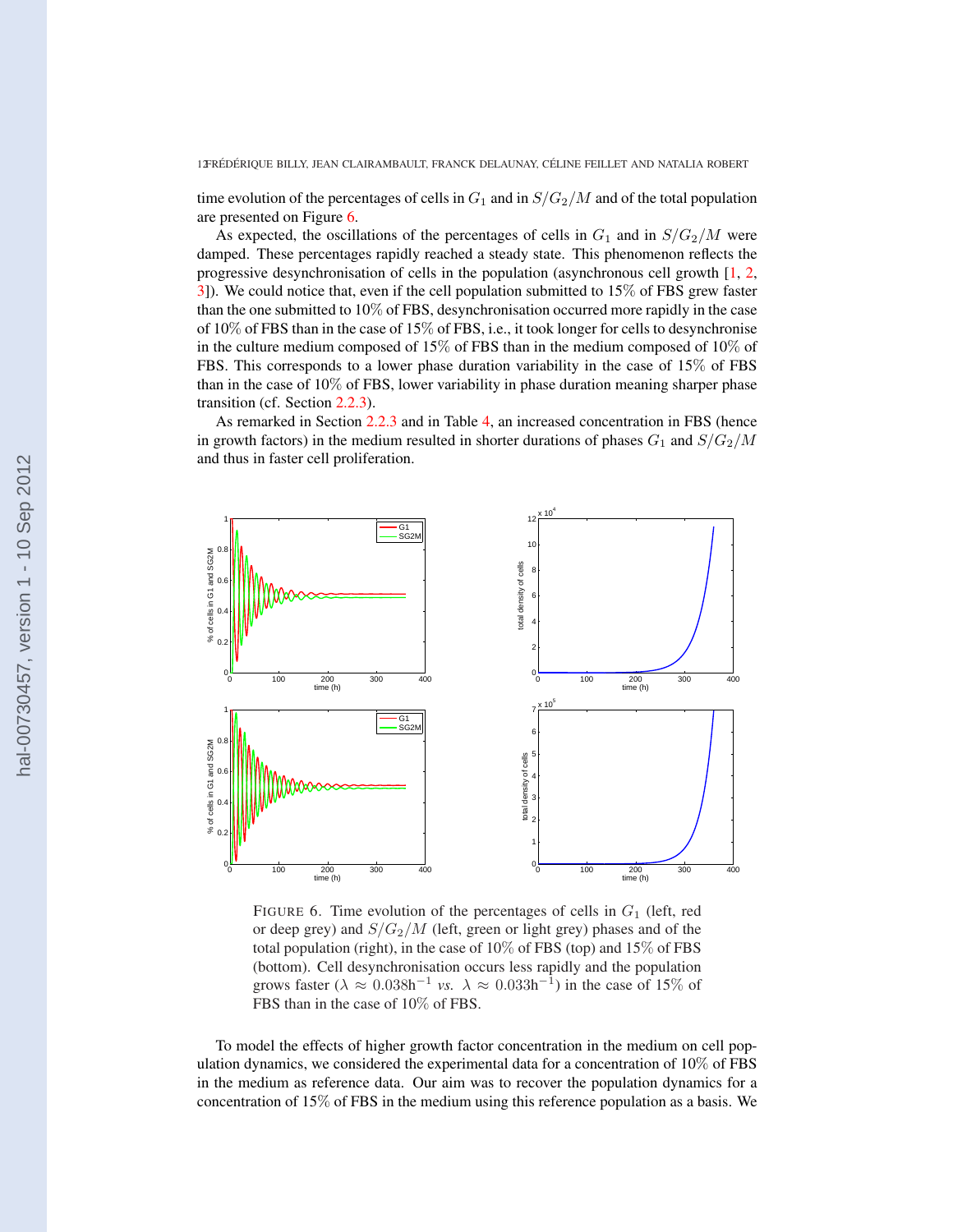assumed that FBS influenced only cell ageing velocity and we wanted to check how this assumption was consistent with our biological data.

We thus calculated the probability density function deduced from the distribution of the durations of phases  $G_1$  and  $S/G_2/M$  fitted in the population of cells proliferating in a medium composed of 10% of FBS, using a shifted Gamma distribution model, whose parameters were found to be  $\alpha_1 = 1.80$ ,  $\beta_1 = 0.43$ h<sup>-1</sup>,  $\gamma_1 = 4.83$ h,  $\alpha_2 = 16.96$ ,  $\beta_2 =$ 2.22h<sup>-1</sup>,  $\gamma_2 = 4.37$ h. From these figures we deduced the transition rates  $K_{i \to i+1,10\%}$  under the assumption  $v_1 = v_2 = 1$  (cf Section 2.2.3) and subsequently used these parameters of the age-structured model, except that  $v_1$  and  $v_2$  were no longer fixed, to identify these velocities in the case of 15% of FBS in the medium.

For convenience in this preliminary study, we assumed that  $v_1 = v_2 = v$ , i.e., that 15% FBS cells were ageing with the same, constant, velocity in  $G_1$  and in  $S/G_2/M$ . This velocity  $v$  was then viewed as a parameter to fit the percentages of cells in  $G_1$  and  $S/G_2/M$  resulting from the biological experiment with a medium composed of 15% of FBS (and synchronised "by hand" as in Section 3.2). Thus the model we used was:

$$
\begin{cases}\n\frac{\partial}{\partial t}n_i(t, x) + v \frac{\partial}{\partial x}n_i(t, x) + K_{i \to i+1, 10\%}(x) \ n_i(t, x) = 0 & i = 1, 2, \\
n_2(t, x = 0) = \int_{\xi \ge 0} K_{1 \to 2, 10\%}(\xi) \ n_1(t, \xi) \ d\xi, \\
n_1(t, x = 0) = 2 \int_{\xi \ge 0} K_{2 \to 1, 10\%}(\xi) \ n_2(t, \xi) \ d\xi,\n\end{cases}
$$
\n(13)

where  $K_{i\rightarrow i+1,10\%}$  corresponded to the transition rates determined in the case of 10% FBS (cf Section 2.2.3).

Our aim was thus to minimise the mean squared error that quantified the discrepancy between the percentages of cells in  $G_1$  and in  $S/G_2/M$  computed by Equations (13) and the experimental ones. We thus used the mean squared method by means of the *fmincon* Matlab function with the velocity  $v$  as parameter (the constraint being the positivity of  $v$ ). This method led to a computed value of  $v$  equal to 1.095. The corresponding computed and experimental percentages of cells in  $G_1$  and  $S/G_2/M$  are presented on Figure 7. We can notice that modelled numerical data were very close to raw biological data.

This value  $v = 1.095$  led to an exponential growth exponent  $\lambda$  (computed by means of Equation (3)) equal to 0.045h<sup>-1</sup> and so to a doubling time  $T_d$  equal to 15.4h. These figures tend to demonstrate that cells would proliferate approximately 10% faster in a medium composed of 15% of FBS than in a medium composed of 10% of FBS.

4. Conclusion and discussion. Growth factors, such as those contained in foetal bovine serum (FBS) are known to influence cell cycle dynamics. A lot of studies were and are still performed by scientists aiming at fully understanding the underlying mechanisms, see for instance [14, 16, 25, 29, 30, 31, 45]. We proposed an age-structured mathematical model whose parameters were computed on the basis of biological data, and that enabled us to analyse the cell synchronisation in the cell cycle according to the FBS concentration. This model also enabled us to recover the effects of an increase in the FBS concentration in the culture medium.

In our biological data, FBS decreased both the durations of  $G_1$  and  $S/G_2/M$ . These results are in agreement with the results presented in the literature, for instance in [16, 31]. In [16], the authors studied the effects of several concentrations of epidermal growth factor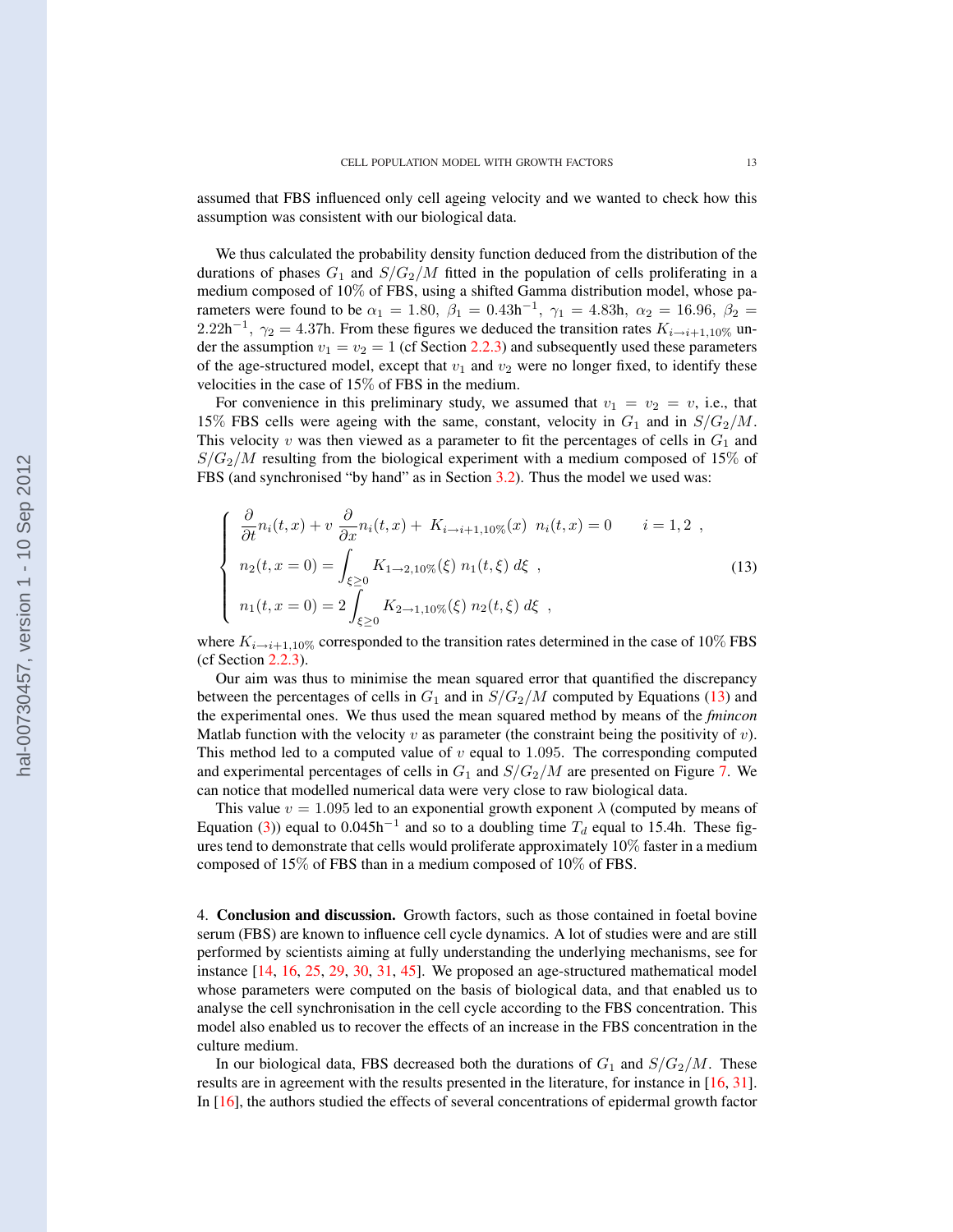

FIGURE 7. Time evolution of the percentages of cells in  $G_1$  (red or deep grey) and  $S/G_2/M$  (green or light grey) phases from biological data in the case of 15% FBS (dashed line) and from numerical simulations (solid line) resulting from Equations (13) for  $v = 1.095$ . Our model results in a good approximation of the biological data.

(EGF) on the proliferation and cell cycle regulation of cultured human amnion epithelial cells, using flow cytometry and gene expression measurements. They concluded that EGF increase resulted in reduced expression of the cell cycle control genes, which explained the increased concentration of cells in  $S$  and  $G_2/M$  phases they observed when using EGF supplementation.

The value of the predicted exponential growth exponent  $\lambda$  for the case of 15% FBS ( $\lambda$  =  $0.045h^{-1}$ ) was higher than the one we computed on the basis of the raw experimental data  $(\lambda = 0.038h^{-1})$ . Nevertheless it seemed to us that the experimental data were "visually" better fitted by the predictive model (Equations (13)) than by the experimentally-based model (Equations (1)). This difference could be due to the fact that we directly fitted results of the model (percentages of cell in  $G_1$  and  $S/G_2/M$ ) instead of fitting it indirectly, i.e., through the Gamma distributions. Another way to improve the predictive character of our model would be to recur to another minimisation method (e.g., CMAES [22]).

Moreover, in this preliminary study, we assumed that FBS only impacted the cell ageing velocities, in the same manner in the phase  $G_1$  as in the phase  $S/G_2/M$ . In fact, the mechanisms leading to changes in the cell cycle dynamics due to an increase (or decrease) of the FBS concentration in the culture medium might be much more complex.

Indeed, one may naturally question the way in which we investigated the effect of an increase in growth factors on the cell cycle model parameters: we focused on the velocity parameters  $v_1$  and  $v_2$  with which phases  $G_1$  and  $S/G_2/M$  are cruised by proliferating cell populations in the division cycle, which implicitly assumes that protein synthesis mechanisms in phases  $G_1$  and  $G_2$ , the major biological phenomena occurring in these phases, are the main targets of growth factors, and this may be an oversimplified modelling assumption. Indeed, as mentioned in the introduction, it is known that growth factors affect in particular Cyclin D and its inhibitors at the restriction point of phase  $G_1$ , which could be differently represented in the model, namely by a direct action on phase transition rates  $K_{i\rightarrow i+1}$ . This has been done only graphically (Figure 4) in this paper, where the choice made here was to focus on velocity parameters  $v_1$  and  $v_2$ .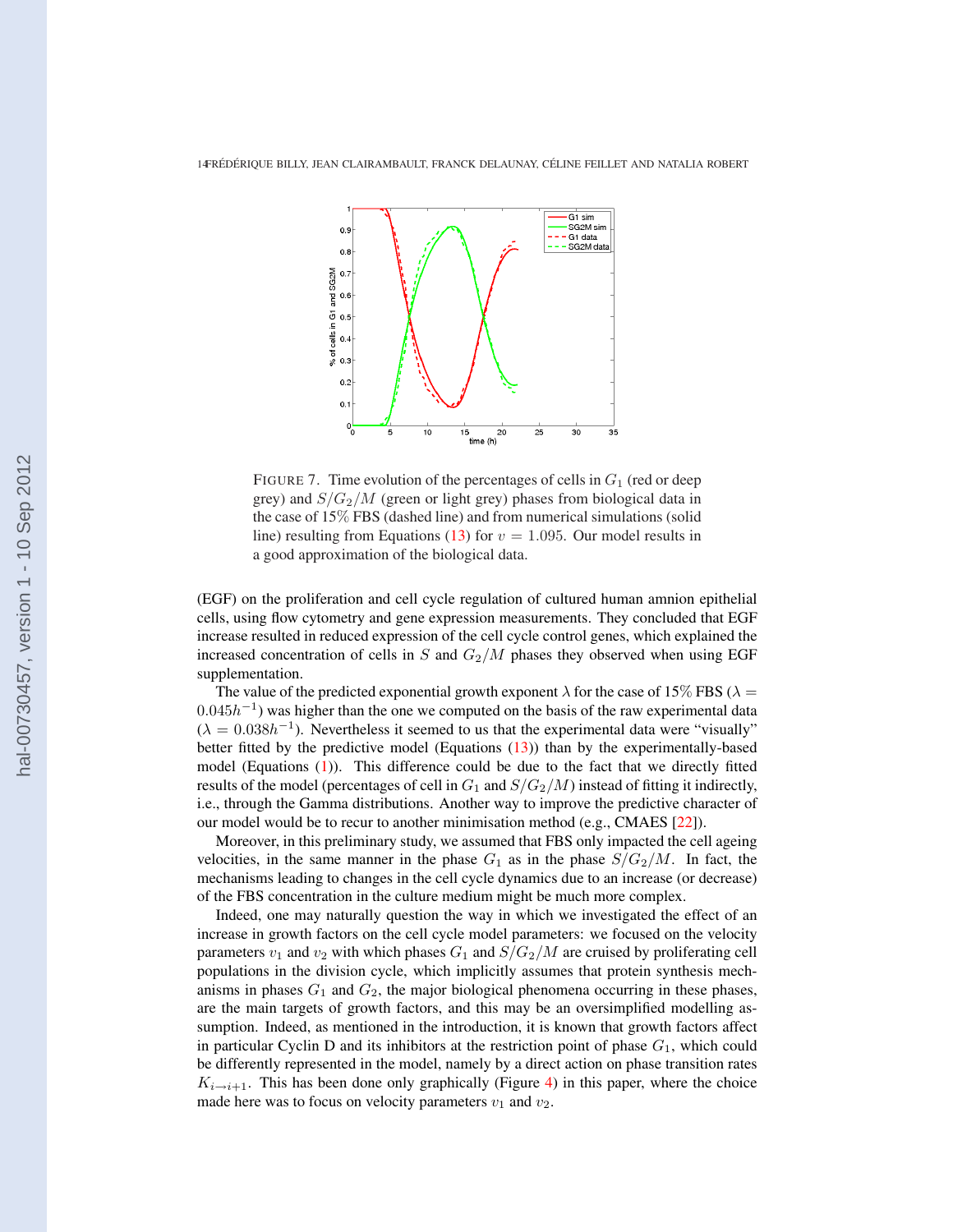We based our study on two FBS concentrations. Biological FUCCI data performed on other cell types (healthy and/or cancer cells) with other varying FBS concentrations in the culture medium would help us to further analyse the effects of FBS on the cell cycle dynamics and thus to improve the model predictability.

In a forthcoming work, we plan to introduce time control in the model presented in this paper in order to analyse the effect of increasing the FBS concentration of the culture medium on cell circadian clocks. Such an analysis could help us to better understand the role of the circadian clock in cell cycle regulation of healthy and cancer cells in the presence of growth factor receptor (GFR) inhibitors. This should prove helpful to design theoretically optimised cancer treatments, that combine cytotoxic drugs, that exert their main action by arresting the cell cycle at phase transitions via DNA damage, ATM triggering and p53 control, and GFR blockers. Such therapeutic combinations, currently in use in the clinic  $(34)$ , see also  $[9]$  and references therein), should indeed benefit from better knowledge of interactions between growth factors and the cell cycle from a modelling point of view.

Acknowledgments. This work has been supported by a grant from the European Research Area in Systems Biology (ERASysBio+) to the French National Research Agency (ANR) #ANR-09-SYSB-002 for the research network Circadian and Cell Cycle Clock Systems in Cancer (C5Sys) coordinated by Francis Lévi (INSERM U776, Villejuif, France) and by the University of Nice Sophia-Antipolis, CNRS and INSERM.

The authors heartily thank T. Lepoutre (Inria Grenoble - Rhône-Alpes, France) for fruitful discussions.

#### REFERENCES

- [1] O. Arino. A survey of structured cell population dynamics. *Acta Biotheor*, 43(1-2):3–25, 1995.
- [2] O. Arino and M. Kimmel. Comparison of approaches to modeling of cell population dynamics. *SIAM J. Appl. Math.*, 53:1480–1504, 1993.
- [3] O. Arino and E. Sanchez. A survey of cell population dynamics. *J. Theor. Med.*, 1:35–51, 1997.
- [4] D. Barbolosi, A. Benabdallah, F. Hubert, and F. Verga. Mathematical and numerical analysis for a model of growing metastatic tumors. *Math Biosci*, 218(1):1–14, 2009.
- [5] B. Basse, B. C. Baguley, E. S. Marshall, G. C. Wake, and D. J. N. Wall. Modelling the flow [corrected] cytometric data obtained from unperturbed human tumour cell lines: parameter fitting and comparison. *Bull Math Biol*, 67(4):815–830, 2005.
- [6] B. Basse and P. Ubezio. A generalised age- and phase-structured model of human tumour cell populations both unperturbed and exposed to a range of cancer therapies. *Bull Math Biol*, 69(5):1673–1690, 2007.
- [7] S. Benzekry, N. Andre, A. Benabdallah, J. Ciccolini, C. Faivre, F. Hubert, and D. Barbolosi. Modeling ´ the impact of anticancer agents on metastatic spreading. *Mathematical Modelling of Natural Phenomena*, 7(1):306–336, 2012.
- [8] F. Billy, J. Clairambault, O. Fercoq, S. Gaubert, T. Lepoutre, T. Ouillon, and S. Saito. Synchronisation and control of proliferation in cycling cell population models with age structure. *Math. Comp. Simul.*, 2012. in press, available on line Apr. 2012.
- [9] J. Clairambault. Optimizing cancer pharmacotherapeutics using mathematical modeling and a systems biology approach. *Personalized Medicine*, 8:271–286, 2011.
- [10] J. Clairambault, S. Gaubert, and T. Lepoutre. Comparison of Perron and Floquet eigenvalues in age structured cell division models. *Mathematical Modelling of Natural Phenomena*, 4:183–209, 2009.
- [11] J. Clairambault, S. Gaubert, and T. Lepoutre. Circadian rhythm and cell population growth. *Mathematical and Computer Modelling*, 53:1558–1567, 2011.
- [12] J. Clairambault, B. Laroche, S. Mischler, and B. Perthame. A mathematical model of the cell cycle and its control. Technical report, Number 4892, INRIA, Domaine de Voluceau, BP 105, 78153 Rocquencourt, France, 2003.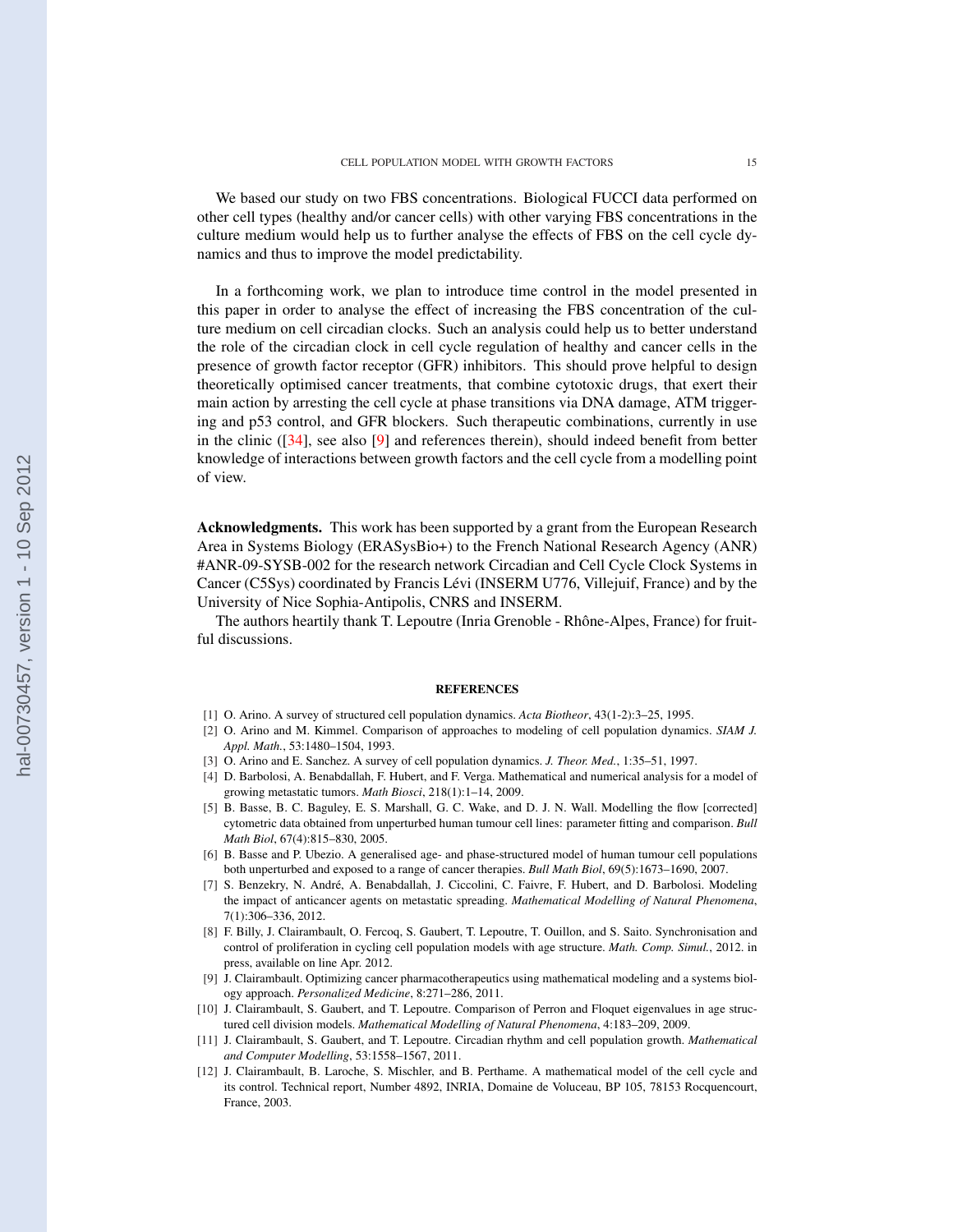16FRÉDÉRIQUE BILLY, JEAN CLAIRAMBAULT, FRANCK DELAUNAY, CÉLINE FEILLET AND NATALIA ROBERT

- [13] A. A. Cohen, T. Kalisky, A. Mayo, N. Geva-Zatorsky, T. Danon, I. Issaeva, R. Kopito, N. Perzov, R. Milo, A. Sigal, and U. Alon. Protein dynamics in individual human cells: Experiment and theory. *PLoS one*, 4:1–12, 2009.
- [14] M. Cross and T. M. Dexter. Growth factors in development, transformation, and tumorigenesis. *Cell*, 64(2):271–280, Jan 1991.
- [15] S. Davis and D. K. Mirick. Circadian disruption, shift work and the risk of cancer: a summary of the evidence and studies in seattle. *Cancer Causes Control*, 17(4):539–545, 2006.
- [16] S. S. Fatimah, G. C. Tan, K. H. Chua, A. E. Tan, and A. R. Hayati. Effects of epidermal growth factor on the proliferation and cell cycle regulation of cultured human amnion epithelial cells. *J Biosci Bioeng*, 114(2):220–227, 2012.
- [17] E. Filipski, X. M. Li, and F. Lévi. Disruption of circadian coordination and malignant growth. *Cancer Causes Control*, 17(4):509–514, 2006.
- [18] E. Filipski, P. Subramanian, J. Carrière, C. Guettier, H. Barbason, and F. Lévi. Circadian disruption accelerates liver carcinogenesis in mice. *Mutat Res*, 680(1-2):95–105, 2009.
- [19] D. A. Foster, P. Yellen, L. Xu, and M. Saqcena. Regulation of g1 cell cycle progression: Distinguishing the restriction point from a nutrient-sensing cell growth checkpoint(s). *Genes Cancer*, 1(11):1124–1131, Nov 2010.
- [20] M. Gyllenberg and G. F. Webb. A nonlinear structured population model of tumor growth with quiescence. *J Math Biol*, 28(6):671–694, 1990.
- [21] J. Hansen. Risk of breast cancer after night- and shift work: current evidence and ongoing studies in denmark. *Cancer Causes Control*, 17(4):531–537, 2006.
- [22] N. Hansen. The CMA evolution strategy: a comparing review. towards a new evolutionary computation. In J. Lozano, P. Larranaga, I. Inza, and E. Bengoetxea, editors, *Advances on Estimation of Distribution Algorithms*, pages 75–102. Springer, New York, 2006.
- [23] P. Hinow, S. E. Wang, C. L. Arteaga, and G. F. Webb. A mathematical model separates quantitatively the cytostatic and cytotoxic effects of a HER2 tyrosine kinase inhibitor. *Theor Biol Med Model*, 4:14, 2007.
- [24] K. Iwata, K. Kawasaki, and N. Shigesada. A dynamical model for the growth and size distribution of multiple metastatic tumors. *J Theor Biol*, 203(2):177–186, 2000.
- [25] S. M. Jones and A. Kazlauskas. Connecting signaling and cell cycle progression in growth factor-stimulated cells. *Oncogene*, 19(49):5558–5567, Nov 2000.
- [26] Y. Kheifetz, Y. Kogan, and Z. Agur. Long-range predictability in models of cell populations subjected to phase-specific drugs: growth-rate approximation using properties of positive compact operators. *Math. Models Methods Appl. Sci.*, 16(7, suppl.):1155–1172, 2006.
- [27] F. Lévi, A. Okyar, S. Dulong, P. F. Innominato, and J. Clairambault. Circadian timing in cancer treatments. *Annu Rev Pharmacol Toxicol*, 50:377–421, 2010.
- [28] F. Lévi and U. Schibler. Circadian rhythms: mechanisms and therapeutic implications. Annu Rev Pharmacol *Toxicol*, 47:593–628, 2007.
- [29] J. Massagué. How cells read TGF-β signals. *Nat Rev Mol Cell Biol*, 1(3):169–178, Dec 2000.
- [30] J. Massagué, S. W. Blain, and R. S. Lo. TGF $\beta$  signaling in growth control, cancer, and heritable disorders. *Cell*, 103(2):295–309, Oct 2000.
- [31] A. L. Mazlyzam, B. S. Aminuddin, L. Saim, and B. H. I. Ruszymah. Human serum is an advantageous supplement for human dermal fibroblast expansion: clinical implications for tissue engineering of skin. *Arch Med Res*, 39(8):743–752, 2008.
- [32] H. H. McAdams and A. Arkin. Stochastic mechanisms in gene expression. *Proc. Natl. Acad. Sci. USA*, 31:814–819, 1997.
- [33] A. McKendrick. Applications of mathematics to medical problems. *Proc. Edinburgh Math. Soc.*, 54:98–130, 1926.
- [34] J. Mendelsohn and J. Baselga. Status of epidermal growth factor receptor antagonists in the biology and treatment of cancer. *J. Clin. Oncol.*, 14:2787–2799, 2003.
- [35] J. Metz and O. Diekmann. *The dynamics of physiologically structured populations*, volume 68 of *Lecture notes in biomathematics*. Springer, New York, 1986.
- [36] A. B. Pardee. A restriction point for control of normal animal cell proliferation. *Proc Natl Acad Sci U S A*, 71(4):1286–1290, 1974.
- [37] B. Perthame. *Transport Equations in Biology*. Frontiers in Mathematics series. Birkhäuser, Boston, 2007.
- [38] S. I. Reed, E. Bailly, V. Dulic, L. Hengst, D. Resnitzky, and J. Slingerland. G1 control in mammalian cells. *J Cell Sci Suppl*, 18:69–73, 1994.
- [39] D. Resnitzky, M. Gossen, H. Bujard, and S. I. Reed. Acceleration of the G1/S phase transition by expression of cyclins D1 and E with an inducible system. *Mol Cell Biol*, 14(3):1669–1679, 1994.